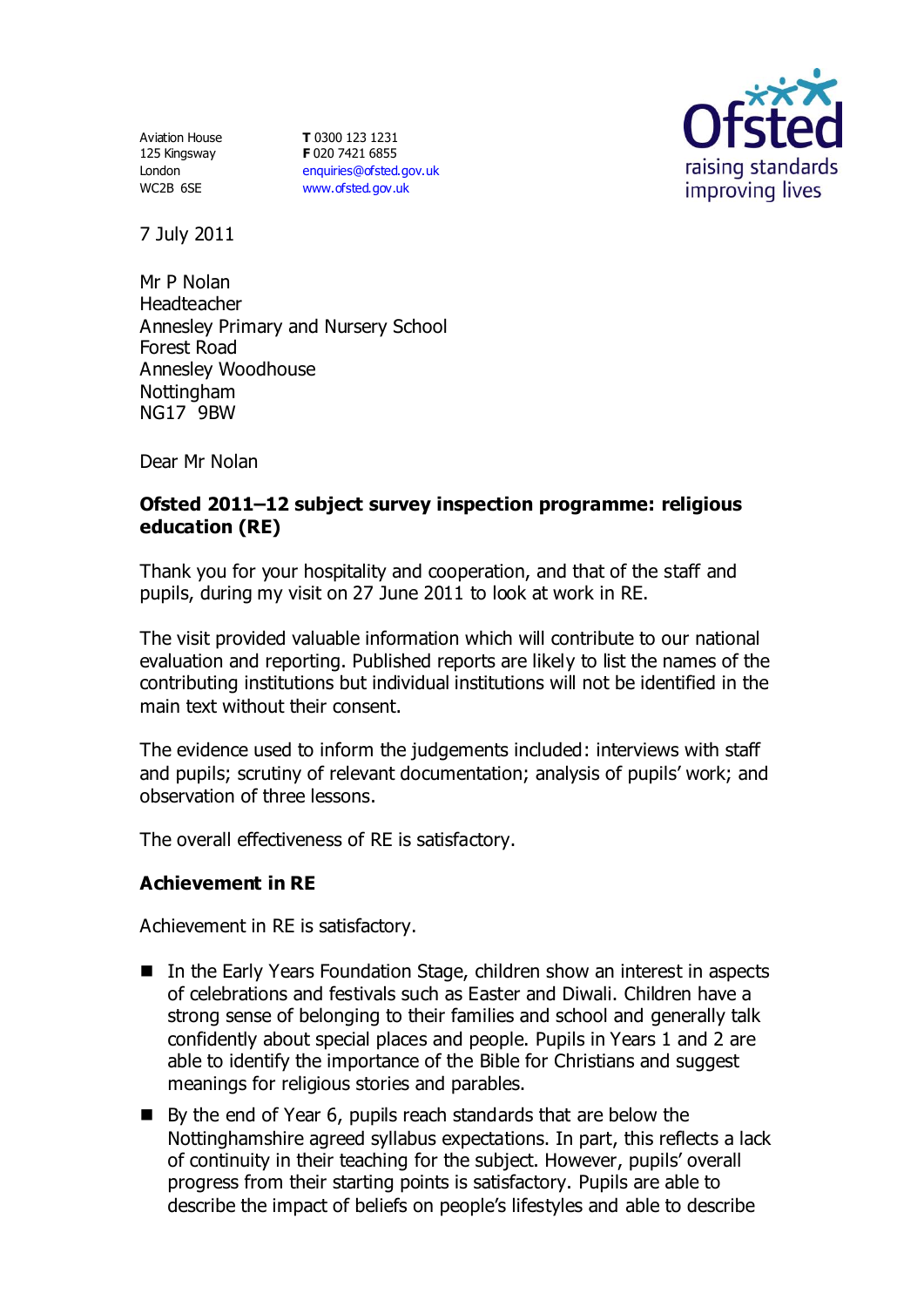the key elements of religions that they have studied across Key Stage 2. Pupils' ability to describe and explain similarities and differences between different religions is underdeveloped, and their ability to relate religious material to their own experiences is variable.

■ The contribution of RE to pupils' personal development is satisfactory and has some good features. Pupils are mostly enthusiastic learners and settle down to tasks willingly, cooperating well in small groups. Pupils have positive attitudes towards the subject and appreciate the importance of valuing religious and cultural diversity.

## **Quality of teaching in RE**

The quality of teaching in RE is satisfactory.

- Typically, lessons are planned well and teachers make the purpose of the learning clear to children and pupils. The focus on developing speaking and listening skills, as well as practising writing skills through work done in RE, enables pupils to demonstrate such skills confidently.
- A reasonable range of resources and strategies is used to engage pupils' interest. They are keen to ask questions and, when they have the opportunity to find things out for themselves and present their own ideas, pupils respond readily. This was evident, for example, in Year 4 pupils' work on Hindu beliefs and practices and the story of Noah. However, the use of such enquiry-based learning is not extensive and this limits opportunities for pupils to show their initiative and demonstrate their independence in learning.
- While there are examples of some pupils progressing well in aspects of their learning, they do not always have enough opportunities to investigate connections between different religions and belief. There is also scope to extend the opportunities for pupils to explore their own ideas about key religious beliefs.
- $\blacksquare$  The use of planning suggested in the agreed syllabus guidance materials identifies some assessment opportunities. The use of statements that pupils themselves might find helpful for self- and peer-assessment is a very recent development in the teaching provision. Generally, assessment arrangements in RE are underdeveloped and pupils do not have a secure view about how well they are doing in the subject.

#### **Quality of the curriculum in RE**

The quality of the curriculum in RE is satisfactory.

 $\blacksquare$  The curriculum is organised soundly, using the guidance materials suggested to support the implementation of the locally agreed syllabus. Schemes of work are structured so that statutory requirements are met. There are some good units of work which develop pupils' interests and meet their needs well. The best lesson plans helpfully identify key questions to be explored in teaching and learning.